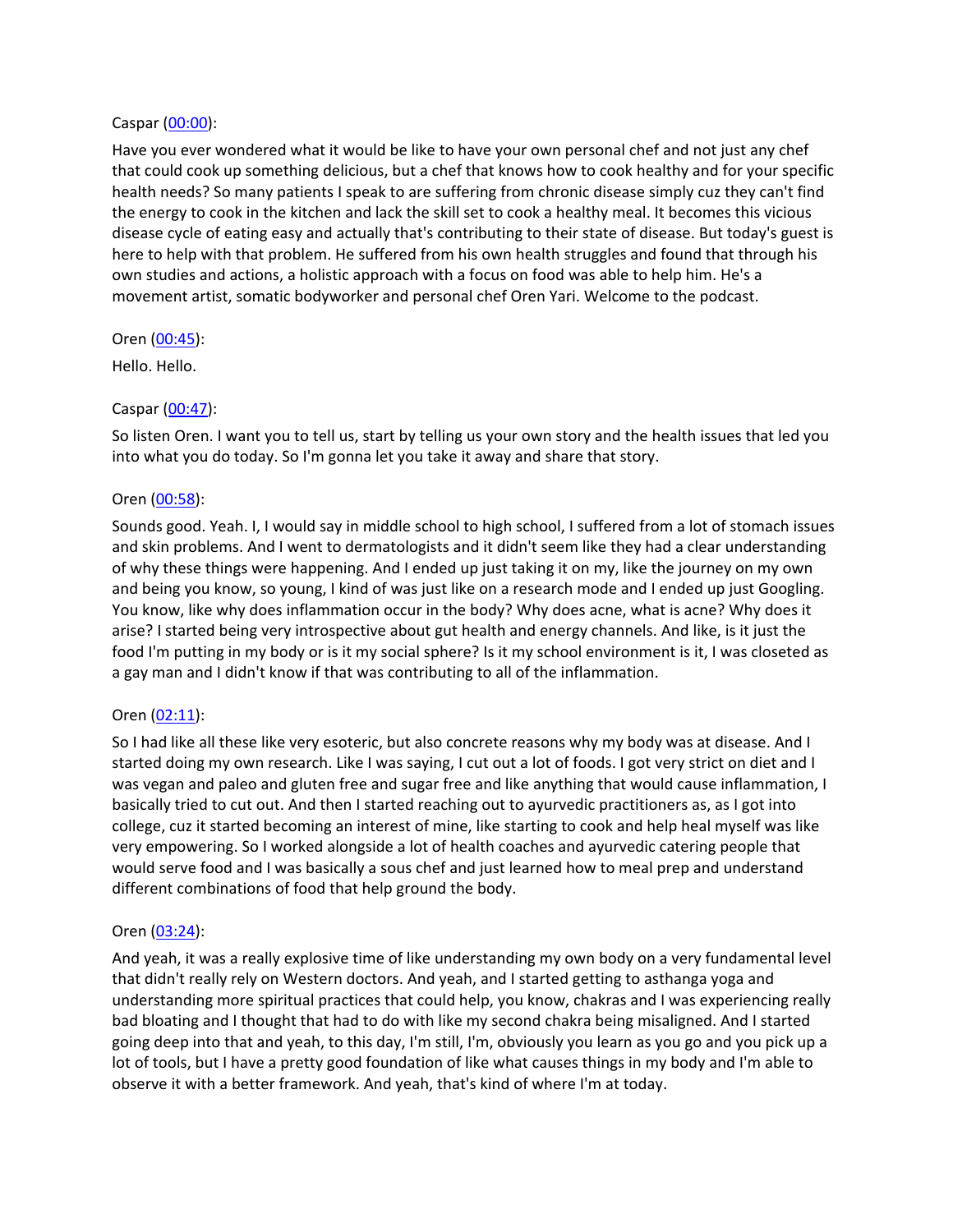### Caspar [\(04:28](https://www.temi.com/editor/t/3U_GbplzgMS-z_nEzTNlrnej-FfQlo8h5VQ_s60YzWp8wYYVMVRkg3Bqta4O-DunE0LbxEBRDdwIVUJjHxbl4W7x63w?loadFrom=DocumentDeeplink&ts=268.339)):

You know, it's interesting because you, you mentioned like, and I see it as a triangle, those issues of like gut skin emotions too, right. Those three kind of, you know, and everyone kind of has something there, you get a little skin issue, the acne or something like that. Then you gotta look at what you eat, but what you eat is so entangled also with your emotions, the stress and everything you can't digest as well. So, you know, pay attention to those triangles. I always say of, of everything in, in health. But you know. Talking about eating easy, which I brought up in the intro there, a lot of people these days eat to be convenient almost in a sense, whatever is quick and we know junk foods out there, of course stay away from that. We all stay away from package food process foods a lot, but I did want to bring up this idea there there's more and more of these meal prep services out there. And a lot are pitching as healthy, right? As I wanted to hear as a chef and as an understanding of holistic medicine and health, how do you feel about those meal prep services? Are you a fan?

# Oren [\(05:32](https://www.temi.com/editor/t/3U_GbplzgMS-z_nEzTNlrnej-FfQlo8h5VQ_s60YzWp8wYYVMVRkg3Bqta4O-DunE0LbxEBRDdwIVUJjHxbl4W7x63w?loadFrom=DocumentDeeplink&ts=332.21)):

Interesting. I, I think living in New York, we get bombarded with a lot of services like that, that come across as like holistic, you know, we got your back, clean eating, you know, all these like buzz words. And then I never really know who's behind it all and like what the system really looks like. And I, well, cuz I meal prep for a couple people and, and a lot of my friends I'll cook for too. And they enjoy the experience because they, the source is right here. So it feels, it feels genuine. And I'm also like coming to your home and cooking some of the time. So that feels more reassuring for them. And I think on my end I would also want someone just like one person service versus like these big companies that you don't really know who's behind it and like how they're preparing it. And is it, is it personalized to each person? I don't know. I haven't really got onto that train, but that's just my like framework.

#### Caspar [\(06:50](https://www.temi.com/editor/t/3U_GbplzgMS-z_nEzTNlrnej-FfQlo8h5VQ_s60YzWp8wYYVMVRkg3Bqta4O-DunE0LbxEBRDdwIVUJjHxbl4W7x63w?loadFrom=DocumentDeeplink&ts=410.18)):

No, I completely agree because the idea of these large companies and you getting something fresh from them, that's gonna be personalized is it's not, you know, something that's feasible when you get to there, you gotta cut corners, you gotta ship things that might not be fresh. You don't know is the bottom line. When you do something in your own kitchen, when you have someone you work with and you see what's going on, you know, you're in control and therefore you're empowered to make the health decisions. When you don't have that and there's a lot going on be, be behind closed doors and then you just get something sent to you and you just eat it. You know, you're, you're taking a little bit of risk and you're not empowering yourself somewhat.

#### Oren [\(07:27](https://www.temi.com/editor/t/3U_GbplzgMS-z_nEzTNlrnej-FfQlo8h5VQ_s60YzWp8wYYVMVRkg3Bqta4O-DunE0LbxEBRDdwIVUJjHxbl4W7x63w?loadFrom=DocumentDeeplink&ts=447.19)):

Totally. And I think I read this book once it's called Mind, Body Approach to Eating. And it talks about levels of nourishment that aren't just from the food itself and how like nourishment is about the company that you're with and the environment and the context and the actual kind of scene that you create with food is as important as the nutrients themselves. And I, I found that like working one on one with people meal prepping in their homes, like just by myself or with my assistant there is this sort of like energetic exchange that you give them and that you receive from the person. And it's, it's very nourishing. You can't find that from, you know, just like opening up a package from your mailbox or whatever, if you get that.

Caspar [\(08:20](https://www.temi.com/editor/t/3U_GbplzgMS-z_nEzTNlrnej-FfQlo8h5VQ_s60YzWp8wYYVMVRkg3Bqta4O-DunE0LbxEBRDdwIVUJjHxbl4W7x63w?loadFrom=DocumentDeeplink&ts=500.8)): Yeah, yeah.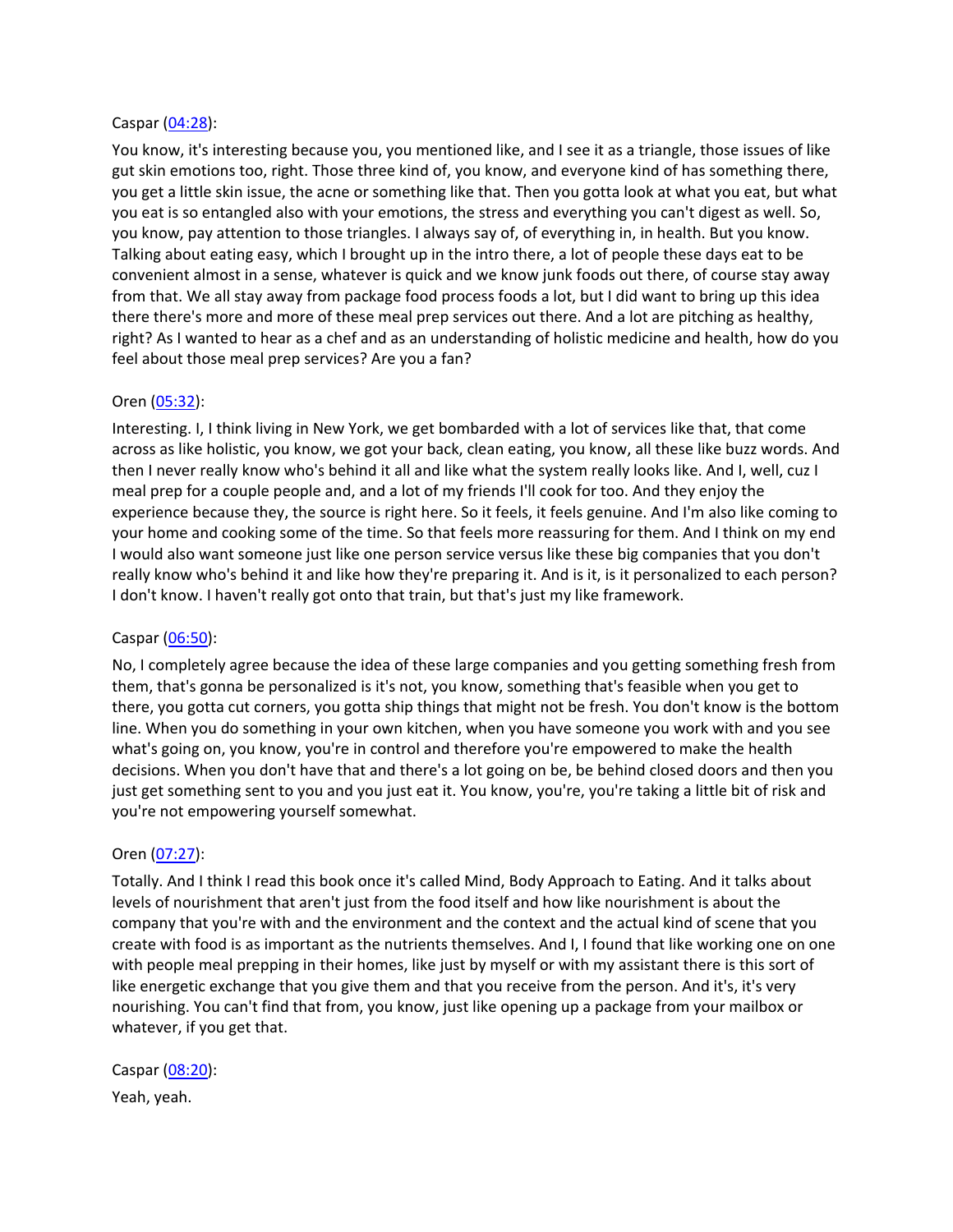### Caspar [\(08:22](https://www.temi.com/editor/t/3U_GbplzgMS-z_nEzTNlrnej-FfQlo8h5VQ_s60YzWp8wYYVMVRkg3Bqta4O-DunE0LbxEBRDdwIVUJjHxbl4W7x63w?loadFrom=DocumentDeeplink&ts=502.44)):

Eating should be an experience. It really should. The preparation who you are around the energy you put in, the love, you put into it, right. It's different when you do it that way, when you prep. And I do wanna get into what can, what would people expect if they were to work with you, guide us through that process and how they would, you know, suddenly engage in the process as well?

### Oren [\(08:44](https://www.temi.com/editor/t/3U_GbplzgMS-z_nEzTNlrnej-FfQlo8h5VQ_s60YzWp8wYYVMVRkg3Bqta4O-DunE0LbxEBRDdwIVUJjHxbl4W7x63w?loadFrom=DocumentDeeplink&ts=524.73)):

Yeah. So since I am, I'm a dancer, I'm a Yogi. I'm very interested in a very integrative holistic approach to health. And so when I'm coming to someone regarding food and say they're cleansing and they want like a specific menu plan, I'm also interested in like understanding what their experiences of health is and what they're looking for, maybe beyond food also. So I usually set up a consultation and just get to know the person and see where they are in their health journey, cuz food and eating is only just one, you know, spoke of the bicycle wheel. So I definitely wanna get a full picture of what people are experiencing. And from there I kind of go into what I can offer, which is a lot of like ayurvedic-style, food Mediterranean usually grounding foods with a lot of healthy fats and like things that are gonna last you throughout the day so that we don't have to keep munching on like high carb snacks and stuff that give us a slow burn, so that we're not craving anything. And I work from a place that a very of simplicity cuz that's also an ayurvedic gold standard is just like eating simple food. So I kind of give my layout and then we work on a menu plan together to see what, what the person needs, how many meals they need. If it's something that interests them, I can come and cook in the home and meal prep for them there. And yeah, that's kind of, that's kind of what my model is.

### Caspar [\(10:36](https://www.temi.com/editor/t/3U_GbplzgMS-z_nEzTNlrnej-FfQlo8h5VQ_s60YzWp8wYYVMVRkg3Bqta4O-DunE0LbxEBRDdwIVUJjHxbl4W7x63w?loadFrom=DocumentDeeplink&ts=636.63)):

No, it's a, it's a really cool model, but I'm sure a lot of people are thinking, well, I wish I could have a private chef, but you know, it sounds incredibly expensive. Can you, can you flip that round because you are not someone that's gonna be around 24-7, you know, and just doing everything. So you are able to minimize, I guess those real costs of having a private chef on hand, like the rich and famous do, what are people, what would you say to, to people as far as costs and expectations go there?

# Oren [\(11:03](https://www.temi.com/editor/t/3U_GbplzgMS-z_nEzTNlrnej-FfQlo8h5VQ_s60YzWp8wYYVMVRkg3Bqta4O-DunE0LbxEBRDdwIVUJjHxbl4W7x63w?loadFrom=DocumentDeeplink&ts=663.64)):

I would say I listen, I'm human. And I understand, I understand that we all come from very different financial backgrounds and I literally, I have a base rate, but honestly it fluctuates and it really depends on what the person needs. And I hope that money isn't something that would get in the way of like me offering a service. So I kind of start at a base rate and from there it can either go up or down and but really my like passion is just to help people experience food in a very nourishing, safe way that I hope money doesn't corrode. Yeah, so I don't make it like a huge, you know, elephant in the room, but I do like to have like a base rate and see where it can go. And yeah, it's very fluid. Everything in my life is fortunately very fluid.

# Caspar [\(12:08](https://www.temi.com/editor/t/3U_GbplzgMS-z_nEzTNlrnej-FfQlo8h5VQ_s60YzWp8wYYVMVRkg3Bqta4O-DunE0LbxEBRDdwIVUJjHxbl4W7x63w?loadFrom=DocumentDeeplink&ts=728.79)):

That's a good thing. You gotta be able to go with it, right. Flow like water. And listen, I could, I know that you've worked with a few of our patients and they all raved about it and it in the minds of myself and the patient was incredibly affordable in that sense and very accessible. And I, I wanted to hear your insights into why patients and people with medical conditions should really think about this even ones that may be skeptical and say, I'd rather just go out my own because I, I know the benefit, but I wanna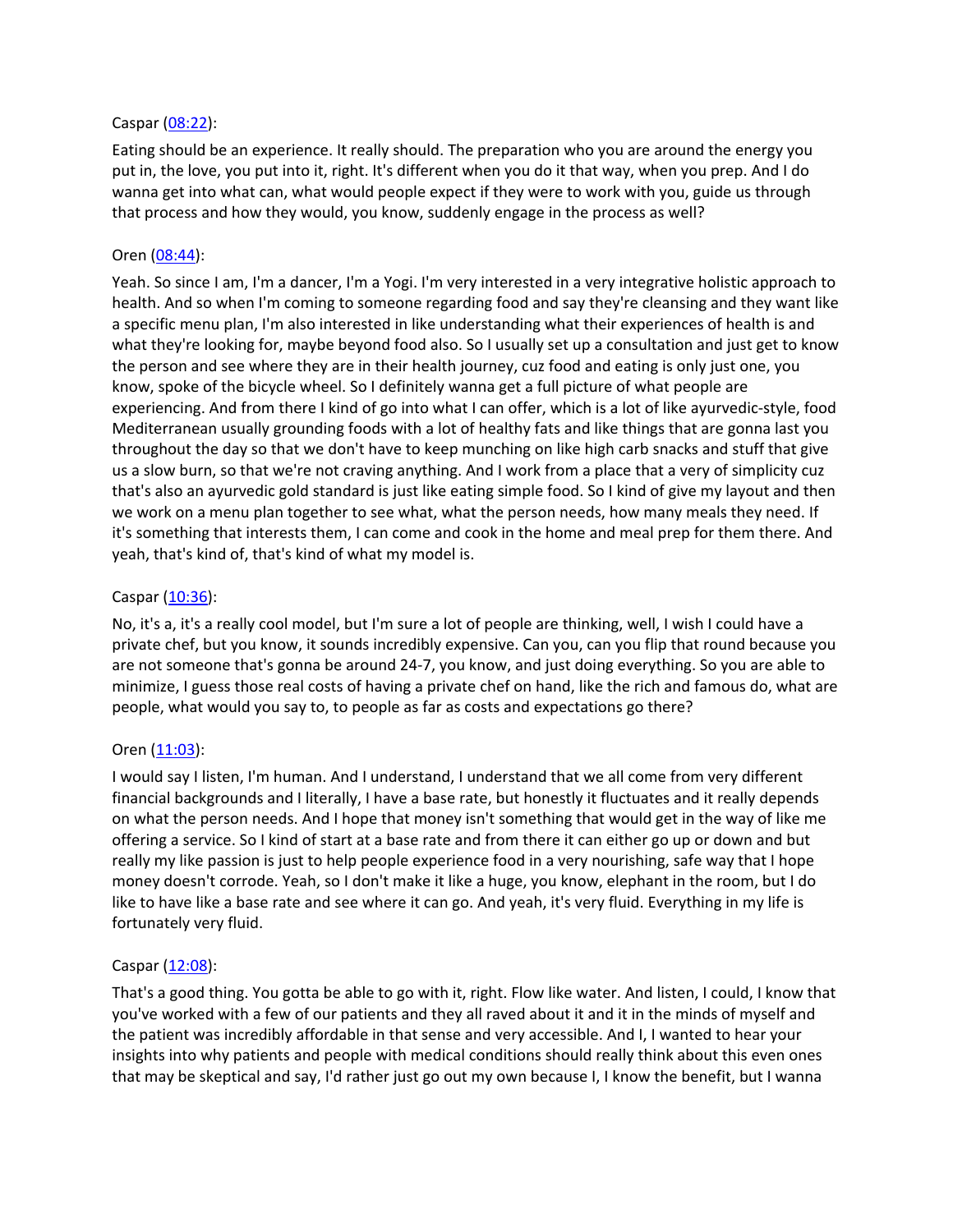hear from you cause you worked with a few, like just guide us through that experience of why a patient would wanna work with you.

### Oren [\(12:49](https://www.temi.com/editor/t/3U_GbplzgMS-z_nEzTNlrnej-FfQlo8h5VQ_s60YzWp8wYYVMVRkg3Bqta4O-DunE0LbxEBRDdwIVUJjHxbl4W7x63w?loadFrom=DocumentDeeplink&ts=769.46)):

Mm well, let's just say I am not classically trained in, you know, I didn't go to culinary school. I really learned a lot of my cooking through my grandma or safta in Hebrew and a lot of the Jewish moms that I was raised with. I, I didn't have multiple Jewish moms. I had one Jewish mom, but I grew up in a community of Jewish mothers who bestowed to me a lot of beautiful recipes from our background and just like Mediterranean food. And so a lot of, a lot of my experience with cooking is like grassroots. And so I know what I know based on my own experience of cooking and nourishing myself and working alongside the feminine warriors of my life. So I think when, when I approach working with someone, I bring a lot of like feminine mother nurturing energy that comes with a lot of personal experience, which I think like when working with a personal chef you might not get a I don't know.

# Oren [\(14:12](https://www.temi.com/editor/t/3U_GbplzgMS-z_nEzTNlrnej-FfQlo8h5VQ_s60YzWp8wYYVMVRkg3Bqta4O-DunE0LbxEBRDdwIVUJjHxbl4W7x63w?loadFrom=DocumentDeeplink&ts=852.51)):

I feel like some of the people that you can hire can feel very clinical and it feels very like someone's working for you. And the experience feels secular versus for me, I'm coming in as like full on mother, like what do we need? I'm bringing my own experience, which is a lot of where my knowledge comes from. And yeah, it it's like a home environment that I want to create for people versus like this, like I'm paying you for a service. Cuz that, to me doesn't feel like deep nourishment. I want to come from a place of like, I don't know, rich understanding and creating safety in a food experience cuz it's so personal. And I think that's what a lot of the, the patients feel like is like, we kind of create this familial dynamic versus you know, server and receiver, if that makes sense.

#### Caspar [\(15:06](https://www.temi.com/editor/t/3U_GbplzgMS-z_nEzTNlrnej-FfQlo8h5VQ_s60YzWp8wYYVMVRkg3Bqta4O-DunE0LbxEBRDdwIVUJjHxbl4W7x63w?loadFrom=DocumentDeeplink&ts=906.44)):

Yeah. Oh totally. You know, I think part of it is also, it's almost educational for the patient. They take this forward with them, they see you, they bond with you, you work with them to pick out what, you know foods they would like what ingredients they'd like to start with and work on what exactly they're dealing with. And you have an understanding, then you bring that in and prep and do these things with them a lot, which to me is part of the education and bonding with you during that and really learning. So you have that skill set sort of moving forward or at least the interest when you do get better. So, and also patients are ones that during treatment, we know we want you to focus on resting, not having to go out, get foods after you do a large detox or have a bunch of procedures and maybe you're not in the best mood or have low energy. So you provide that service, but it's also the education, the connection, the relationship there's more than just nourishment on that physical level. It's nourishment on multiple levels, which is amazing. Yeah.

#### Oren [\(16:05](https://www.temi.com/editor/t/3U_GbplzgMS-z_nEzTNlrnej-FfQlo8h5VQ_s60YzWp8wYYVMVRkg3Bqta4O-DunE0LbxEBRDdwIVUJjHxbl4W7x63w?loadFrom=DocumentDeeplink&ts=965.17)):

One hundred percent.

# Caspar [\(16:05](https://www.temi.com/editor/t/3U_GbplzgMS-z_nEzTNlrnej-FfQlo8h5VQ_s60YzWp8wYYVMVRkg3Bqta4O-DunE0LbxEBRDdwIVUJjHxbl4W7x63w?loadFrom=DocumentDeeplink&ts=965.85)):

So very, very cool. I mean, I'm, I'm happy that we're sort of partnering with you and I, I, I hope more and more medical offices do this sort of thing where they provide these services outside, cuz healing as much as it takes place in medical centers too. Most of it takes place outside. And so much of it comes from your relationship with food and, and you know, what you're doing is, is really strengthening that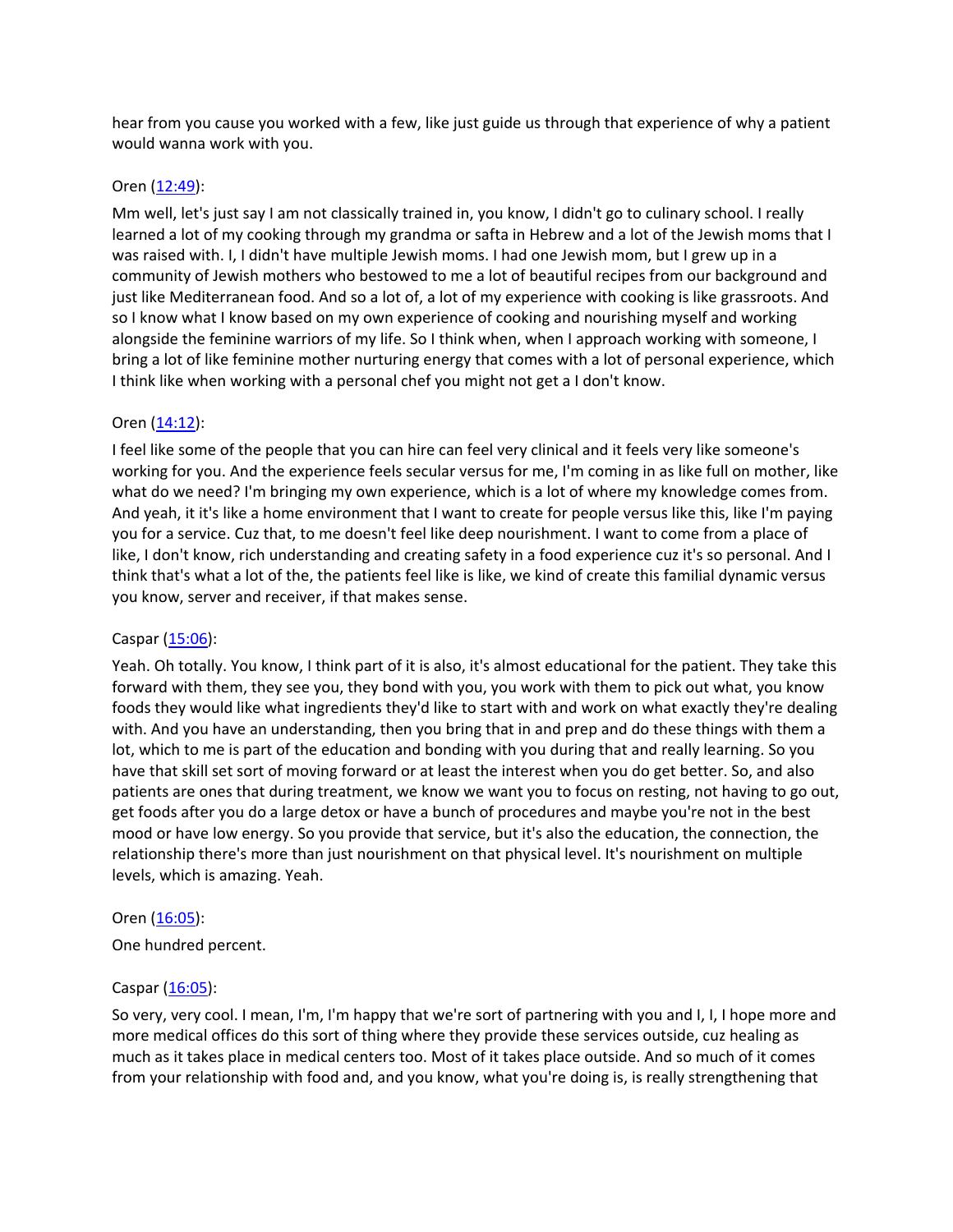relationship and providing a healing diet to them. So that's awesome. Oren where can people learn more about you?

### Oren [\(16:37](https://www.temi.com/editor/t/3U_GbplzgMS-z_nEzTNlrnej-FfQlo8h5VQ_s60YzWp8wYYVMVRkg3Bqta4O-DunE0LbxEBRDdwIVUJjHxbl4W7x63w?loadFrom=DocumentDeeplink&ts=997.95)):

Ooh, that's a good question. I'm in the works of creating a website. Yep. But I think the best way is to honestly just have my phone number and my email and we connect through that, but I don't have a public platform where people can read about what I've done.

# Caspar  $(16:55)$  $(16:55)$ :

Totally cool. We will put your email up. I mean also we, we will serve as a, a catalyst of course, with all our patients, we would love for them to connect with you as well and have that service available and, and anyone else listening to this can absolutely go to the website, you know, innovativemedicine.com. We'll put all your contact information up there. So you could get in touch with these people and help more and more. Hey, listen, I gotta ask you before we jump off. What's your favorite meal to cook? Do you have one or is it like changed daily?

# Oren [\(17:26](https://www.temi.com/editor/t/3U_GbplzgMS-z_nEzTNlrnej-FfQlo8h5VQ_s60YzWp8wYYVMVRkg3Bqta4O-DunE0LbxEBRDdwIVUJjHxbl4W7x63w?loadFrom=DocumentDeeplink&ts=1046.02)):

No. Once I get hooked on a meal, it becomes a consistent thing in my life. One thing that I've been doing that I actually learned from my 86 year old grandma who, who has taught me a lot about cooking mmhmm is heating up. I take miso paste. And I take like a spoonful or two and I put it in hot water and I drink that and I have miso in the morning as like a broth. And I found that like starting my day off with like even bone broth or anything like that. But the miso paste especially has like the savory

### Oren [\(18:07](https://www.temi.com/editor/t/3U_GbplzgMS-z_nEzTNlrnej-FfQlo8h5VQ_s60YzWp8wYYVMVRkg3Bqta4O-DunE0LbxEBRDdwIVUJjHxbl4W7x63w?loadFrom=DocumentDeeplink&ts=1087.369)):

Sea-weedy taste that my body like yearns for in the morning. So I start with that. And when I go into more like concrete foods, I, my go to is fresh sourdough bread. I also bake sourdough bread and I work with a baker too occasionally her name is Carla and it's called Apartment Two Bread in Clinton Hill, Brooklyn. And I take bread from her or my bread and I slather it in avocado. I saute kale with a little bit of nutritional yeast and lemon, which makes kale taste very good. And I put that on the avocado toast and then I'll have some like grass fed or pasteur raised eggs and just have that on the side. And then a little bit of sauerkraut for probiotics.

Caspar [\(18:58](https://www.temi.com/editor/t/3U_GbplzgMS-z_nEzTNlrnej-FfQlo8h5VQ_s60YzWp8wYYVMVRkg3Bqta4O-DunE0LbxEBRDdwIVUJjHxbl4W7x63w?loadFrom=DocumentDeeplink&ts=1138.47)):

Amazing.

# Oren [\(18:59](https://www.temi.com/editor/t/3U_GbplzgMS-z_nEzTNlrnej-FfQlo8h5VQ_s60YzWp8wYYVMVRkg3Bqta4O-DunE0LbxEBRDdwIVUJjHxbl4W7x63w?loadFrom=DocumentDeeplink&ts=1139.59)):

Very balancing ayurvedic, healthy fat, yummy, delicious meal to keep me going throughout the day. So I eat that almost like four times a week. Nice.

#### Caspar  $(19:12)$  $(19:12)$ :

Yeah. I mean, if you have something you like, if it's nutritious, if you know it works with your body, there's nothing wrong. And I, I think like a lot of people like, oh, it's repetitive. Like some people just like eat chicken, you know, all day and everything, but it's how you prepare it again. It's that you do with those, like the kale with the yeast. I would've never thought of that. You know, never done it that way. I'm gonna try that out now, but, but it is, I think those are the kind of tips and tools that you could learn